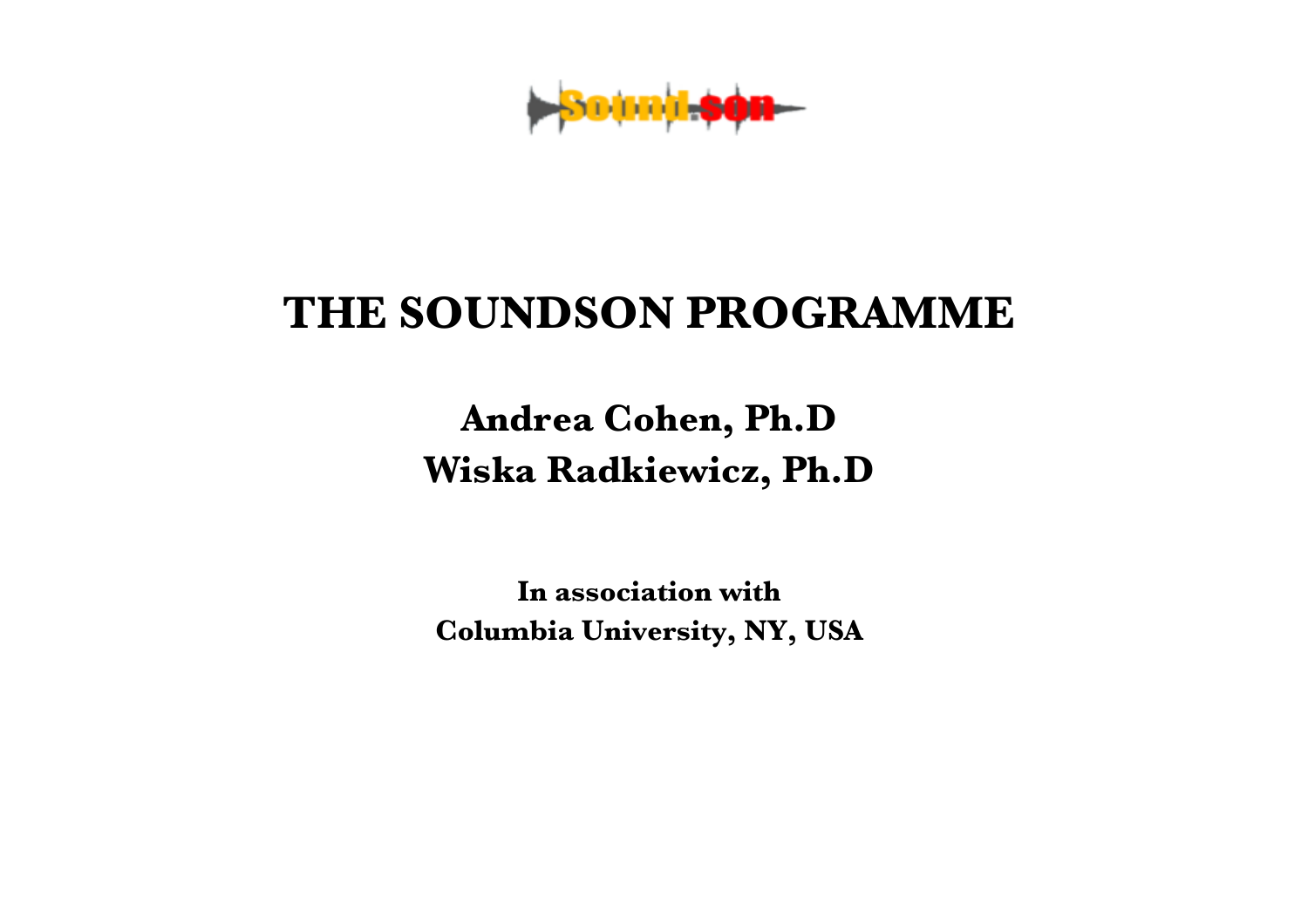

## **An educational Model**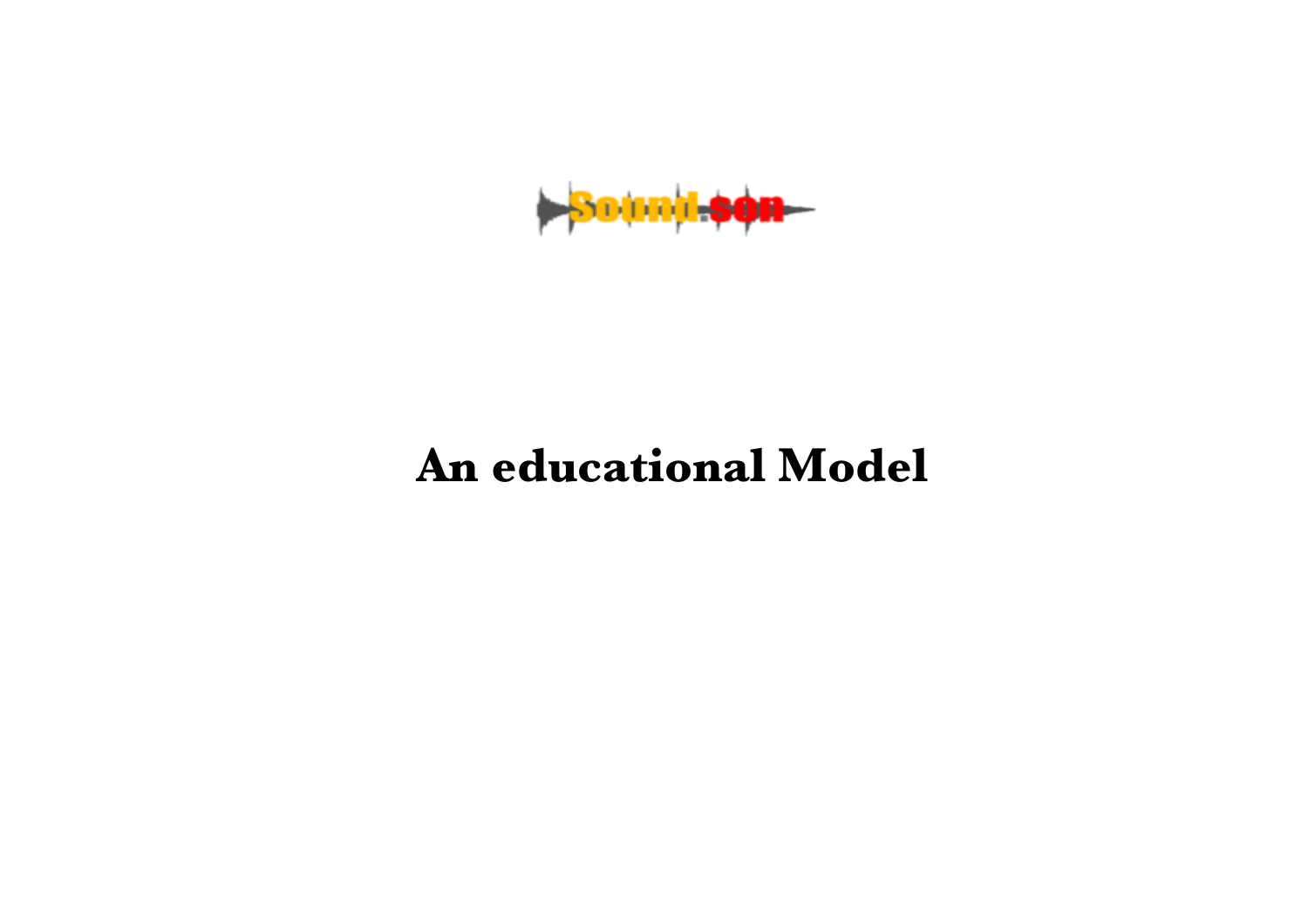

# **Pedagogical Goals**

- -To introduce the practice of electroacoustic music into the classroom.
- -To make students use music technology creatively.
- -To initiate meaningful collaborations between schools from different countries through this practice.
- -To support development of listening skills, sensitivity to the world of sounds and musical imagination.
- -To stimulate curiosity for other cultures, languages and places.
- -To strengthen ability of working in groups (collaborative mechanisms)
- -To encourage critical thinking and forging personal tastes.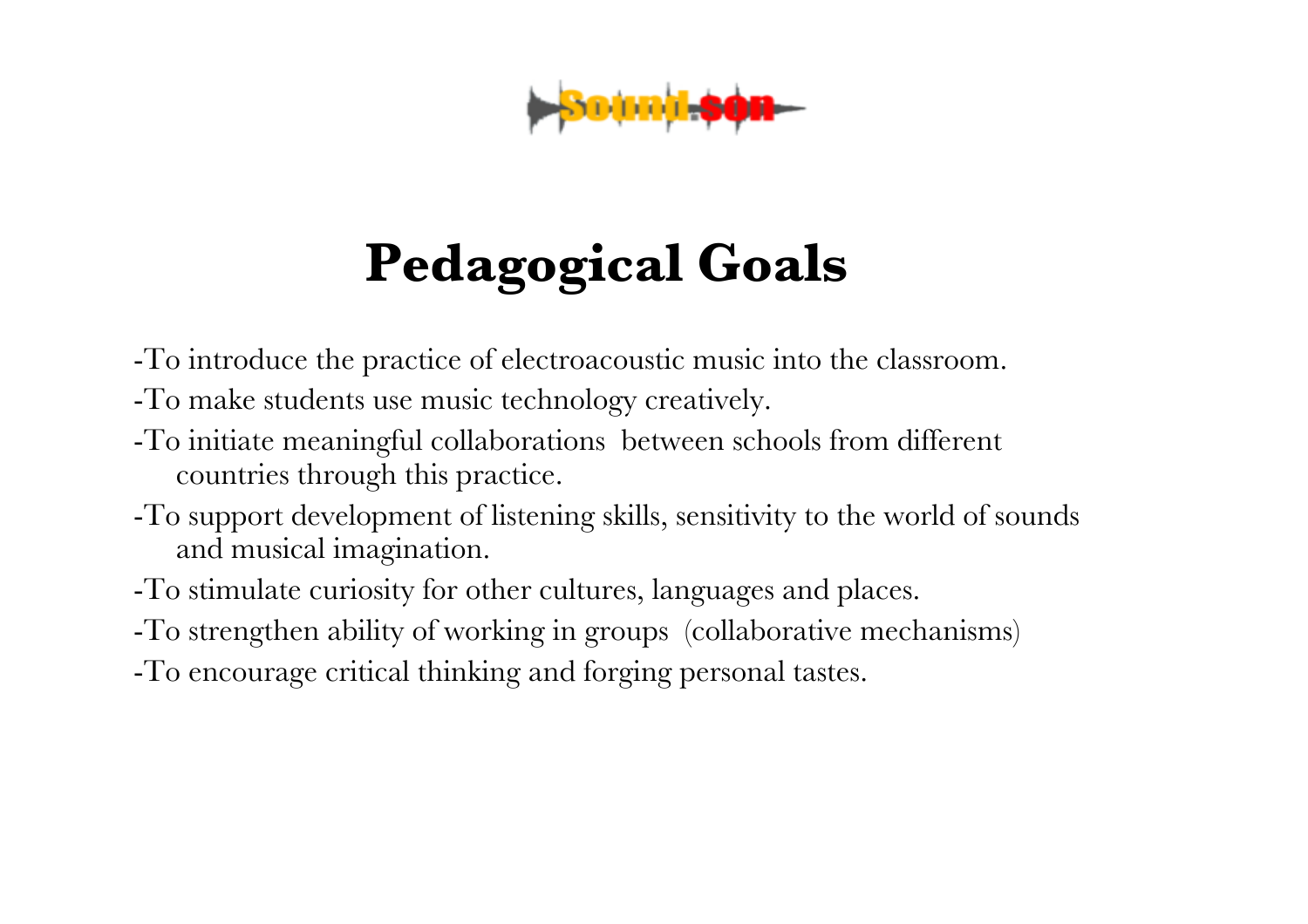**Sound son** 

## **Recording of Sound Materials :**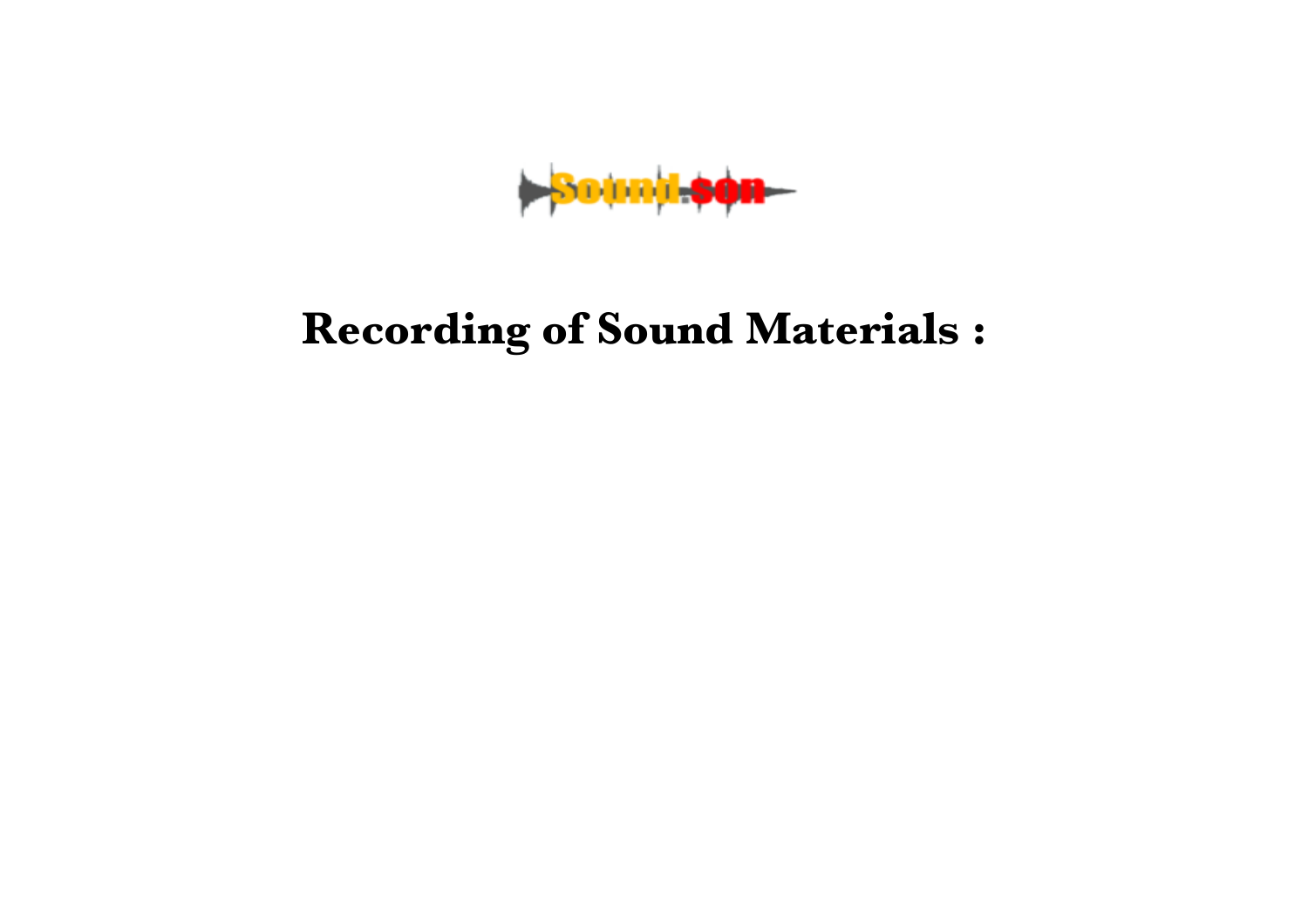**Sound son** 

### **Recording of Sound Materials :**

**-Soundscape**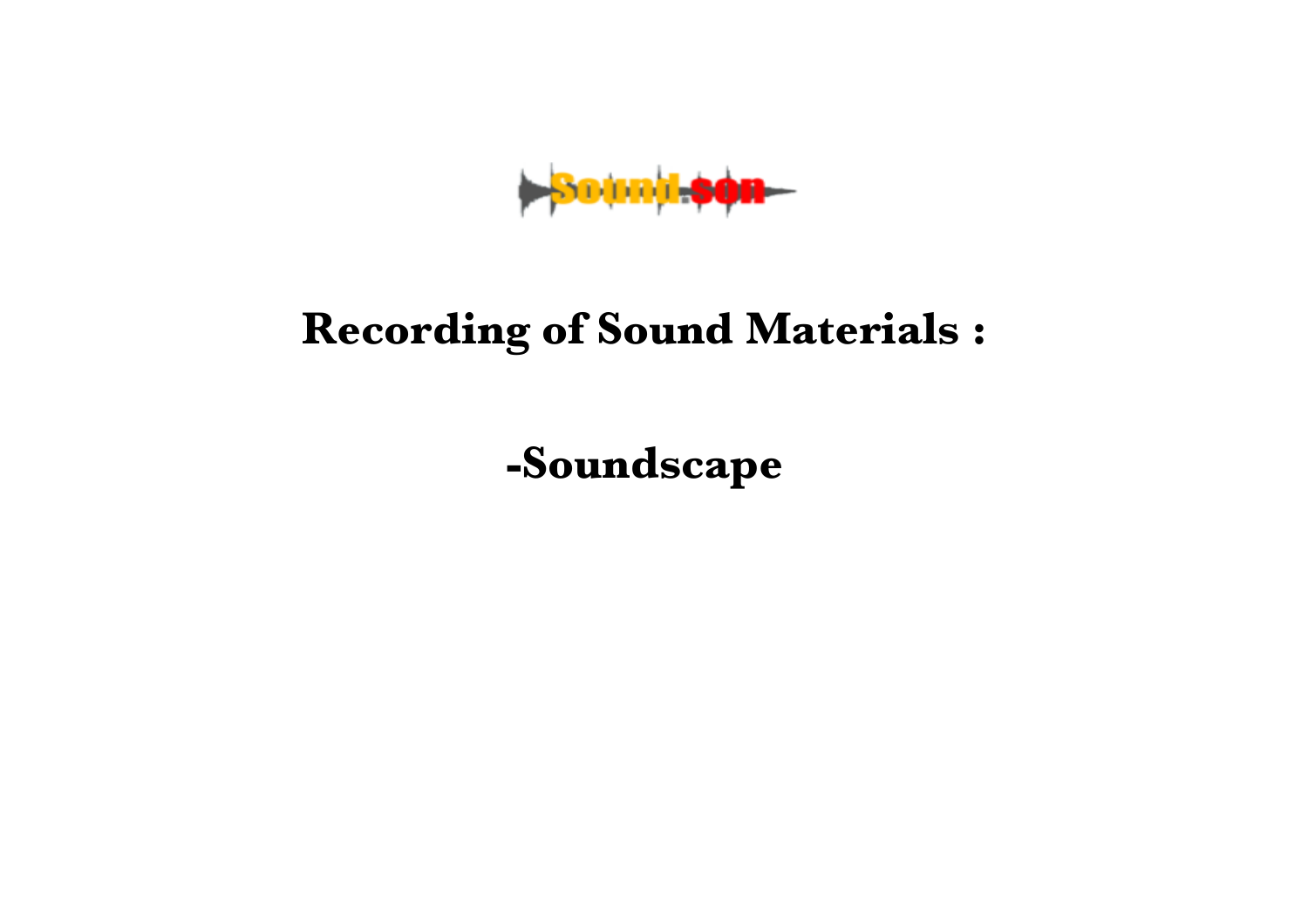**Sound son** 

### **Recording of Sound Materials :**

**-Soundscape**

**-The human voice**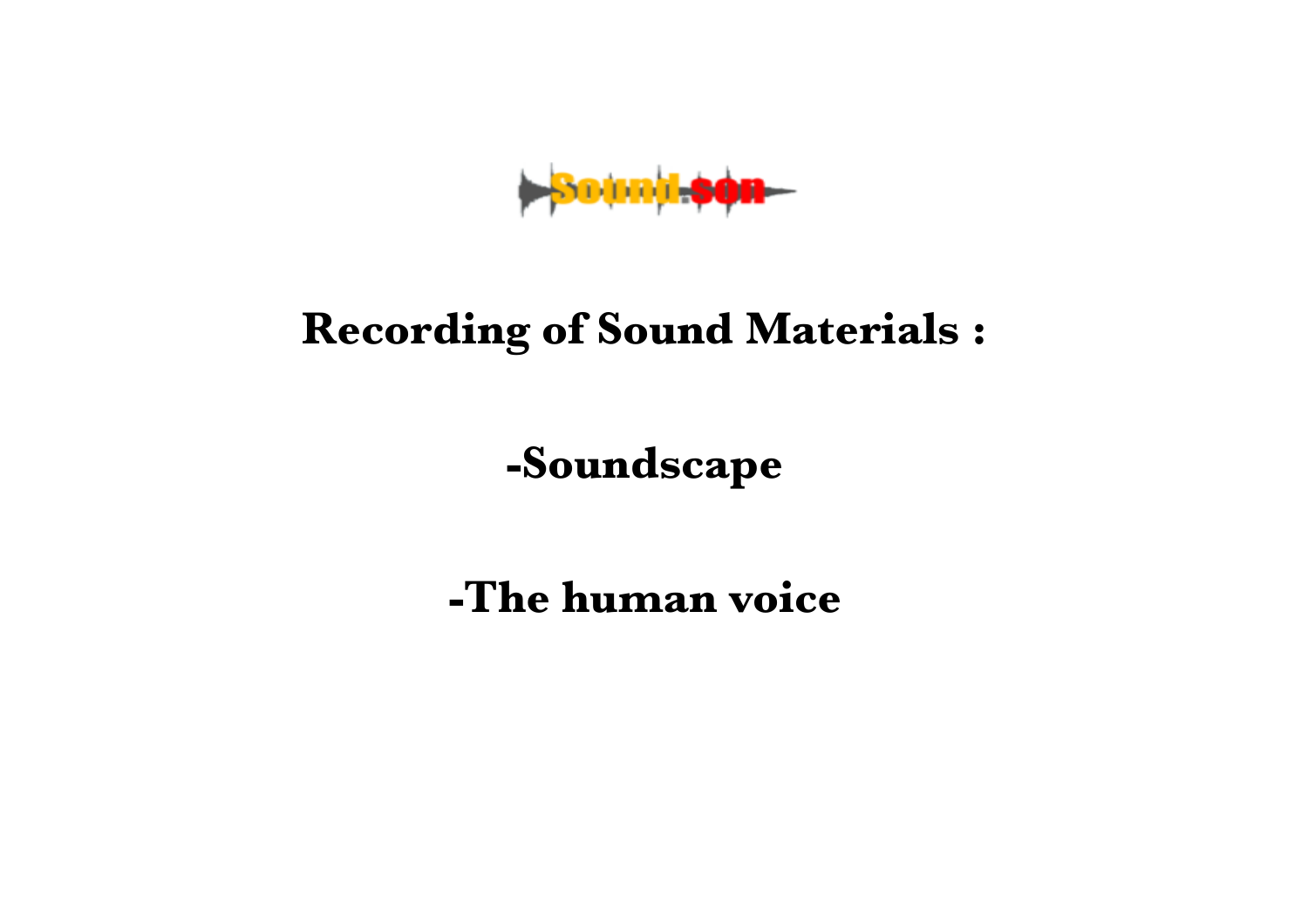**Sound son**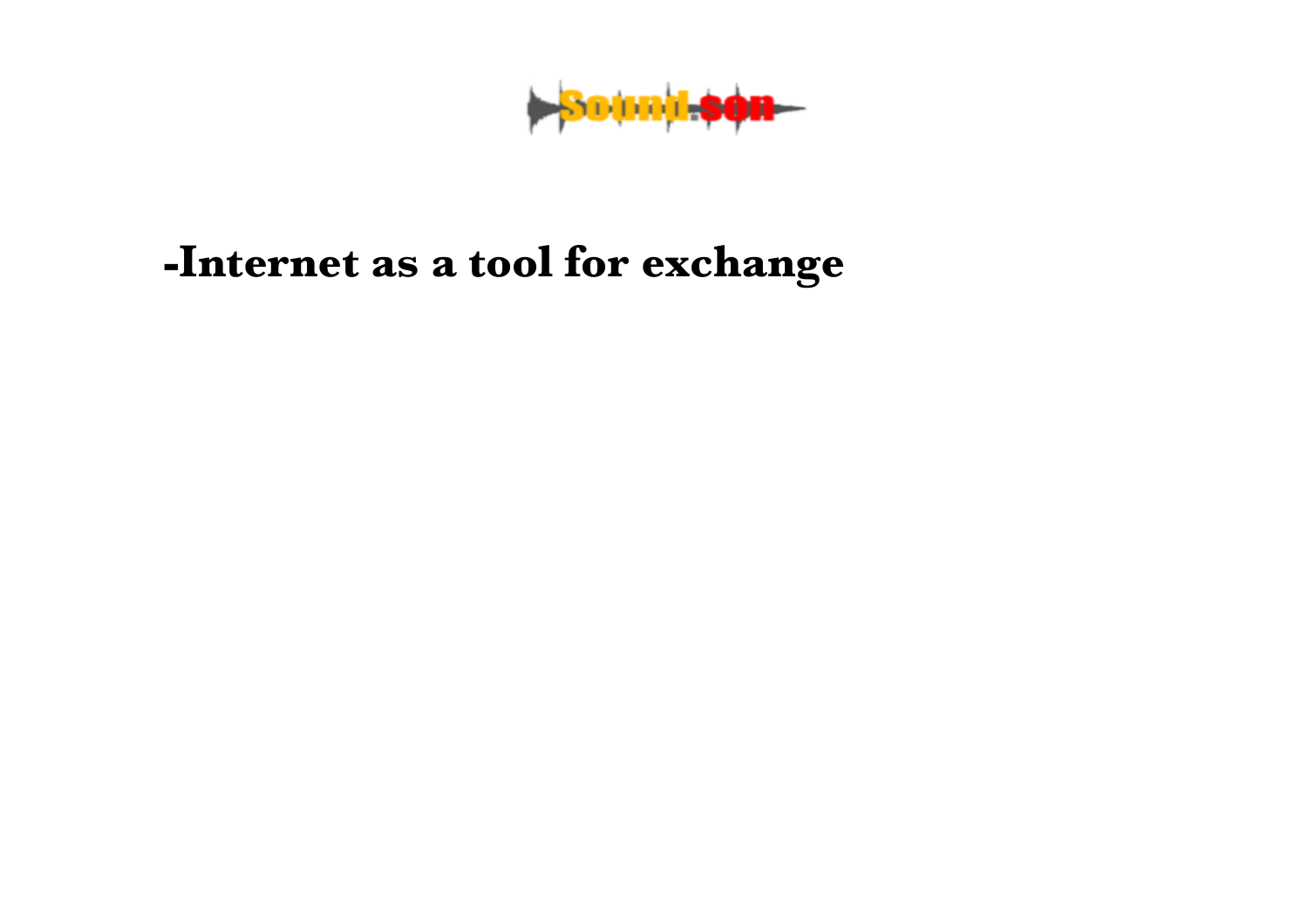**Sound son** 

**-working in groups**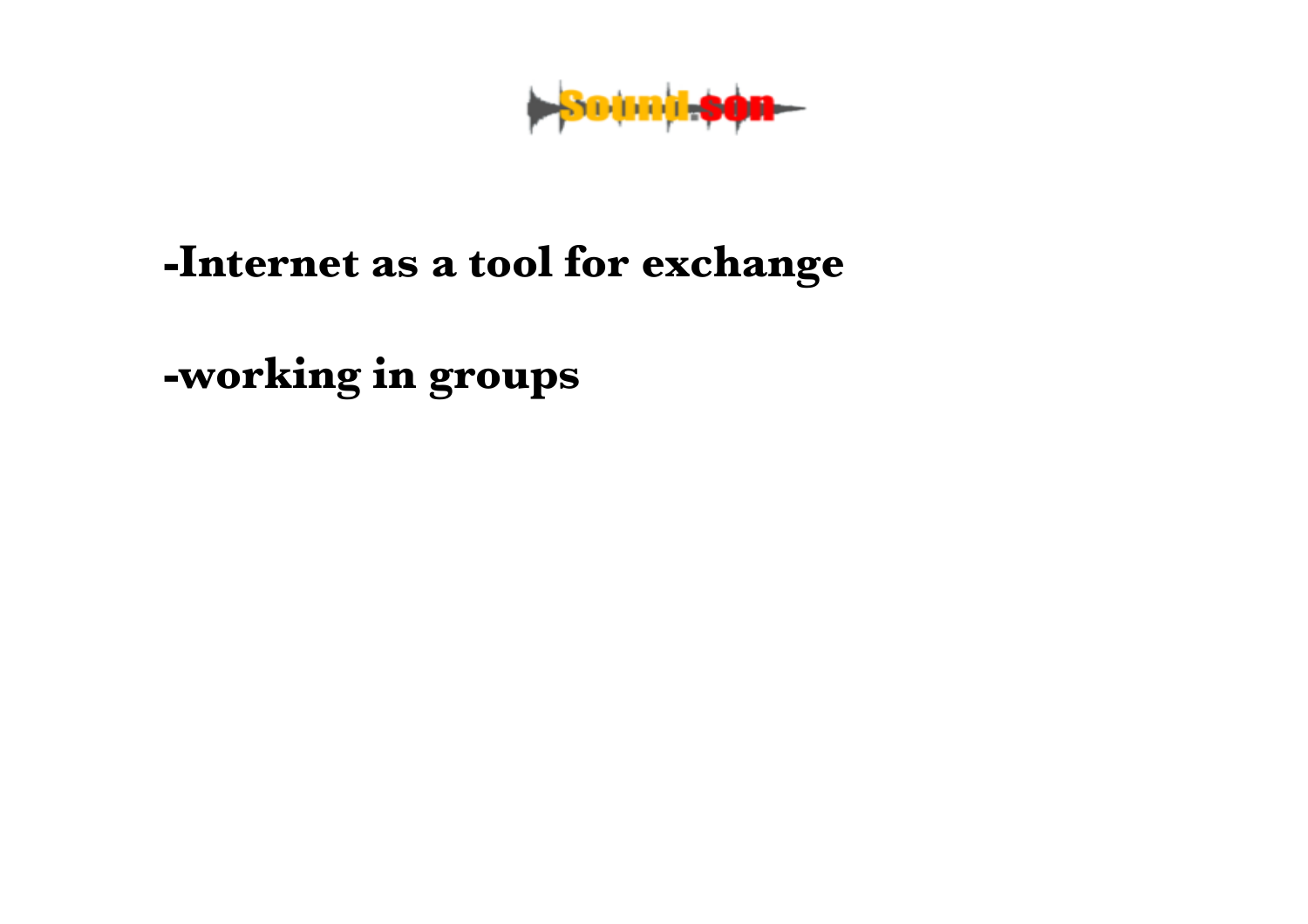**Sound Son** 

**-working in groups**

**-learning and creating through exchange**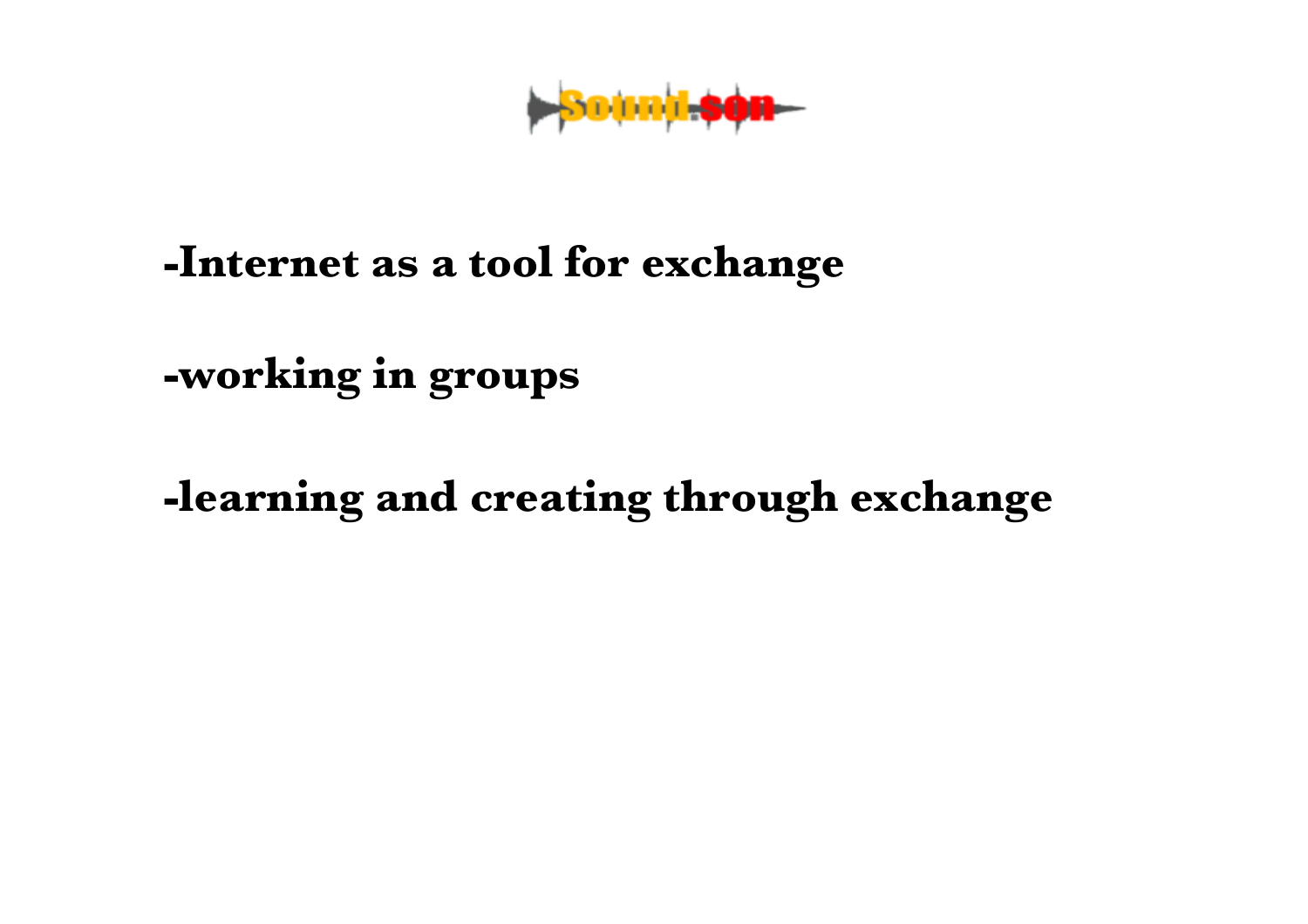**>**Sound-son-

**-working in groups**

### **-learning and creating through exchange**

**-Collaborative composition**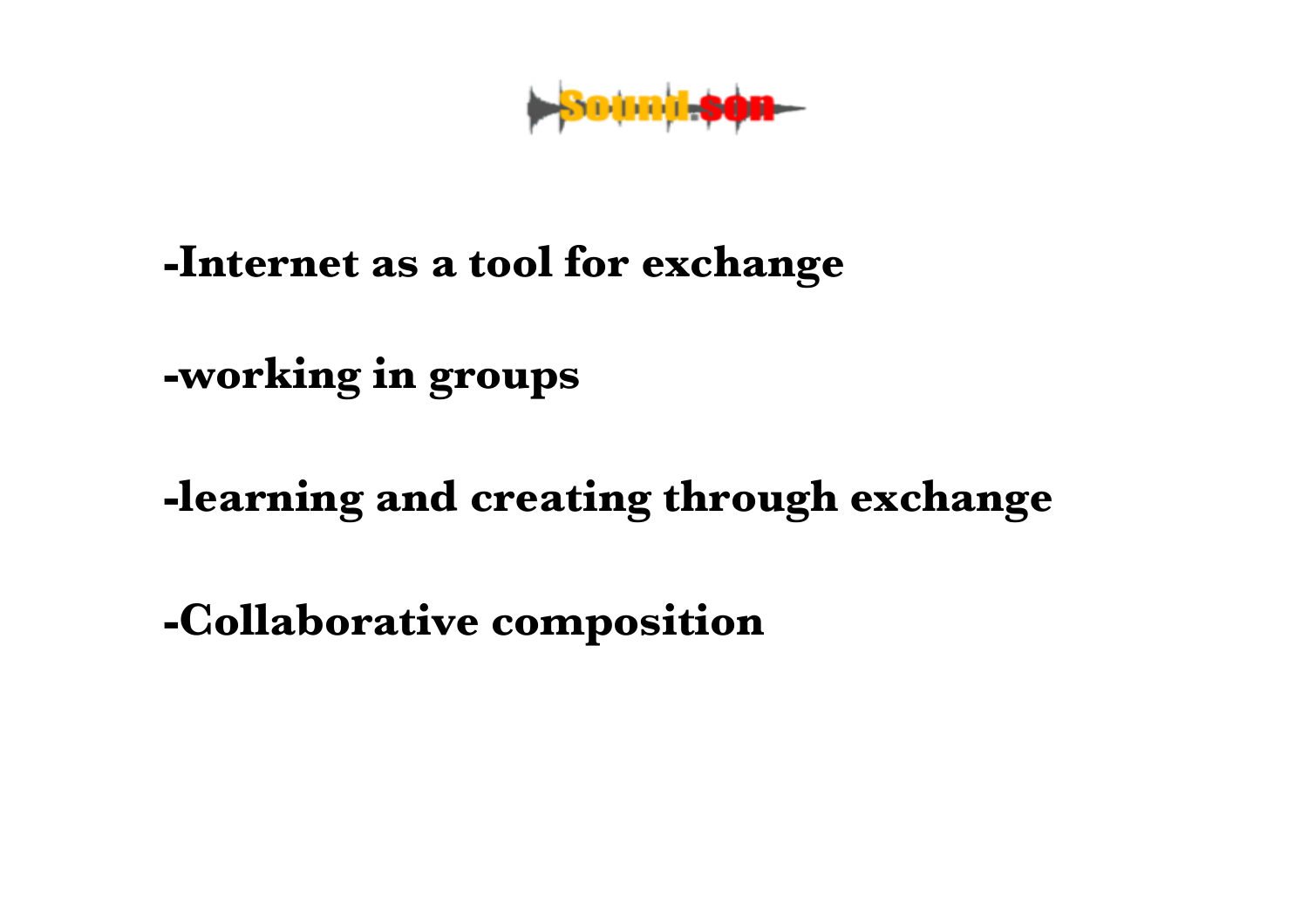

# **Main Components**

- -Listening to the sounds around us as a way of developing awareness of the sonic environmentand as a way of listening to the world as music.
- Soundscape as a generative element for composition.
- Long distance collaborative composition: music making in a process of exchange.
- Intercultural exchange through sound: linking students from different languages, social backgrounds and distant geographical locations.
- -Accessible audio technology used as a tool for creative musical activity.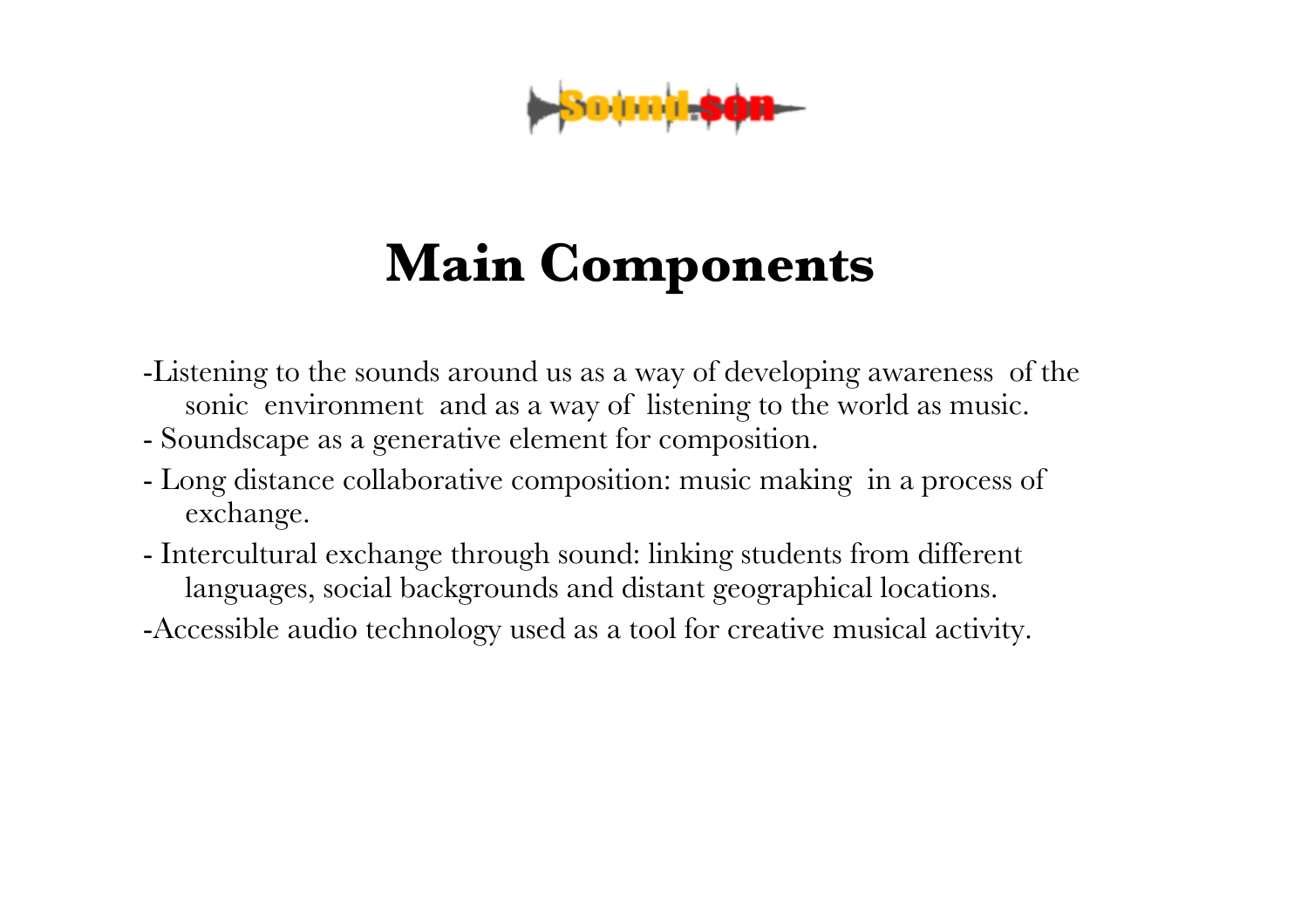

## **Pilot project**

Elementary Schools from

Vitry-sur-Seine (France)

Roosevelt, New Jersey (USA)

Students age 8-9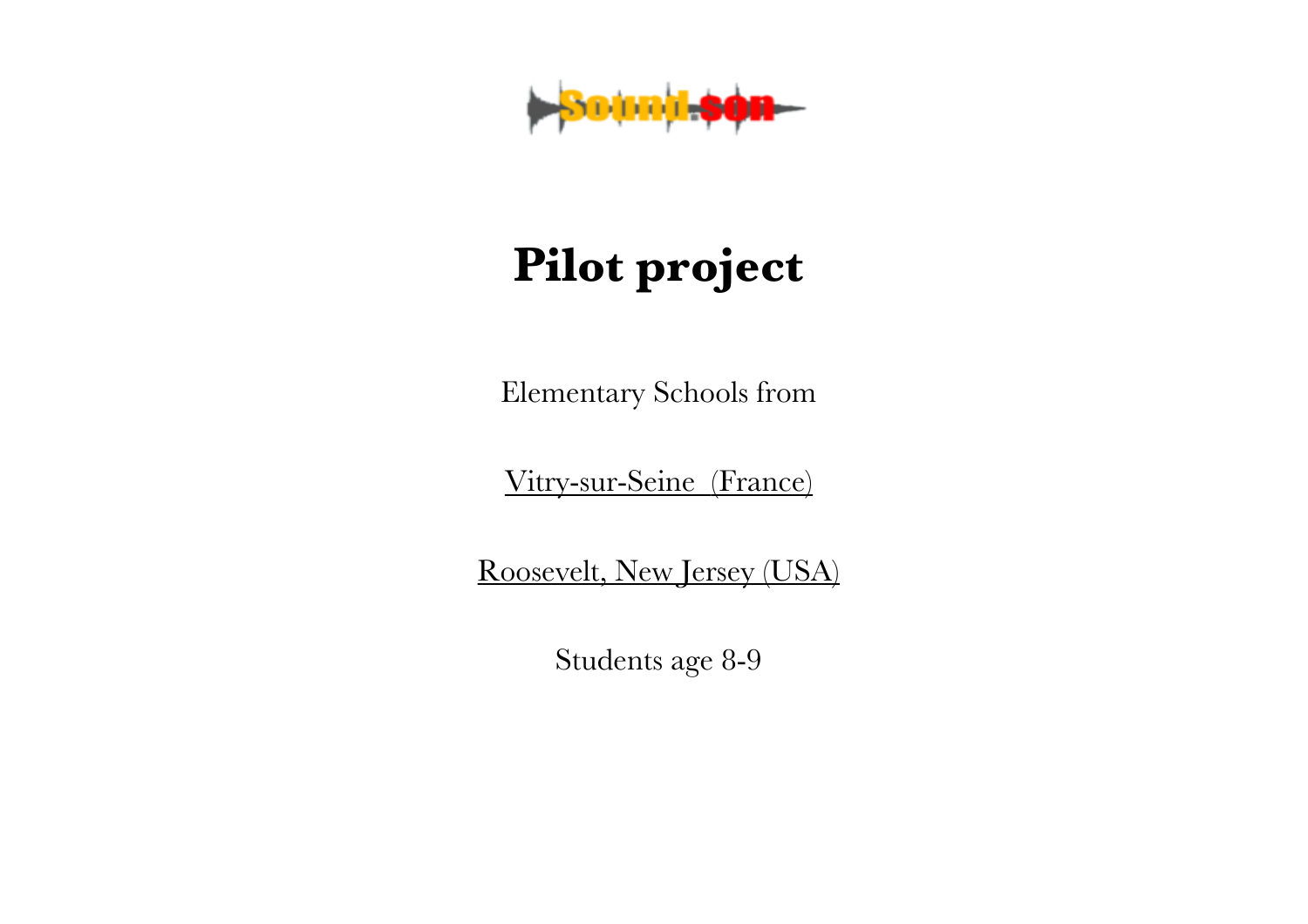

## **An European project**

European Week in Schools October  $20<sup>th</sup>$  to  $24<sup>TH</sup>$ , 2008

Five Countries/ Seven Schools France: Villejuif and Lansargues Poland: Nowa Sól and Warszawa Italy: Patti UK: Leicester Bulgaria: Sofia

Students age: 10-13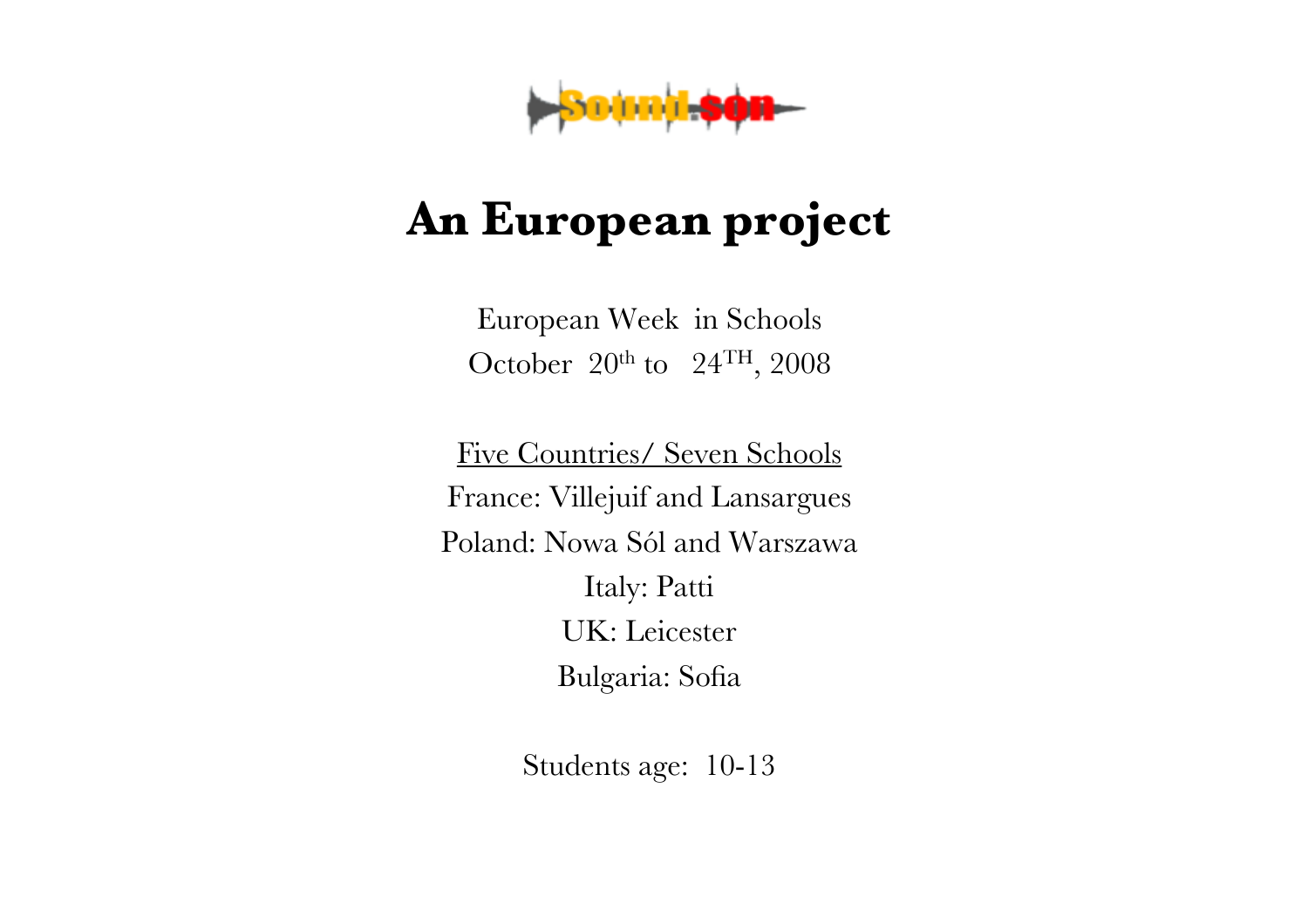

## **Virtual Concert**

Three Simultaneous Musical Games with Participation of all Partner Schools:

> Game 1 : Domino Game 2 : Voices Game 3 : Transform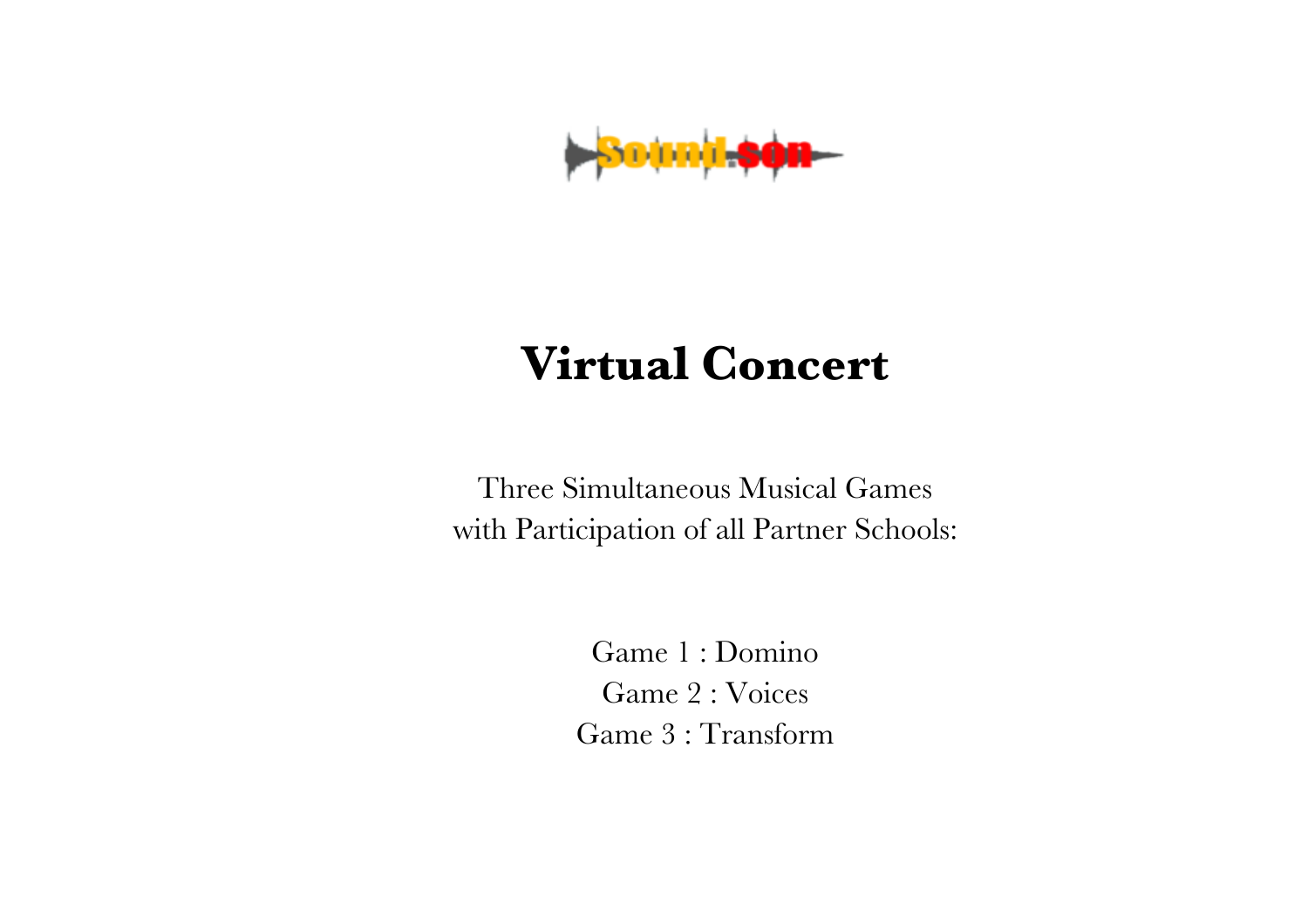

The composer Jean-Louis di Santo, who conducted the project in Bordeaux, wrote:

*The discovery of the electro acoustic music always represents an intense moment for students: the enchantment by the sound just produced and reproduced by the way of recording, the astonishment in the face of discovery of multiple sound transformations, the play of editing/mixing....*

*The fact of exchanging sounds with unknown children from a distant country amplified the phenomenon, and the com-position, the "common position" carries the metaphor of living together and arouses the curiosity of the other.*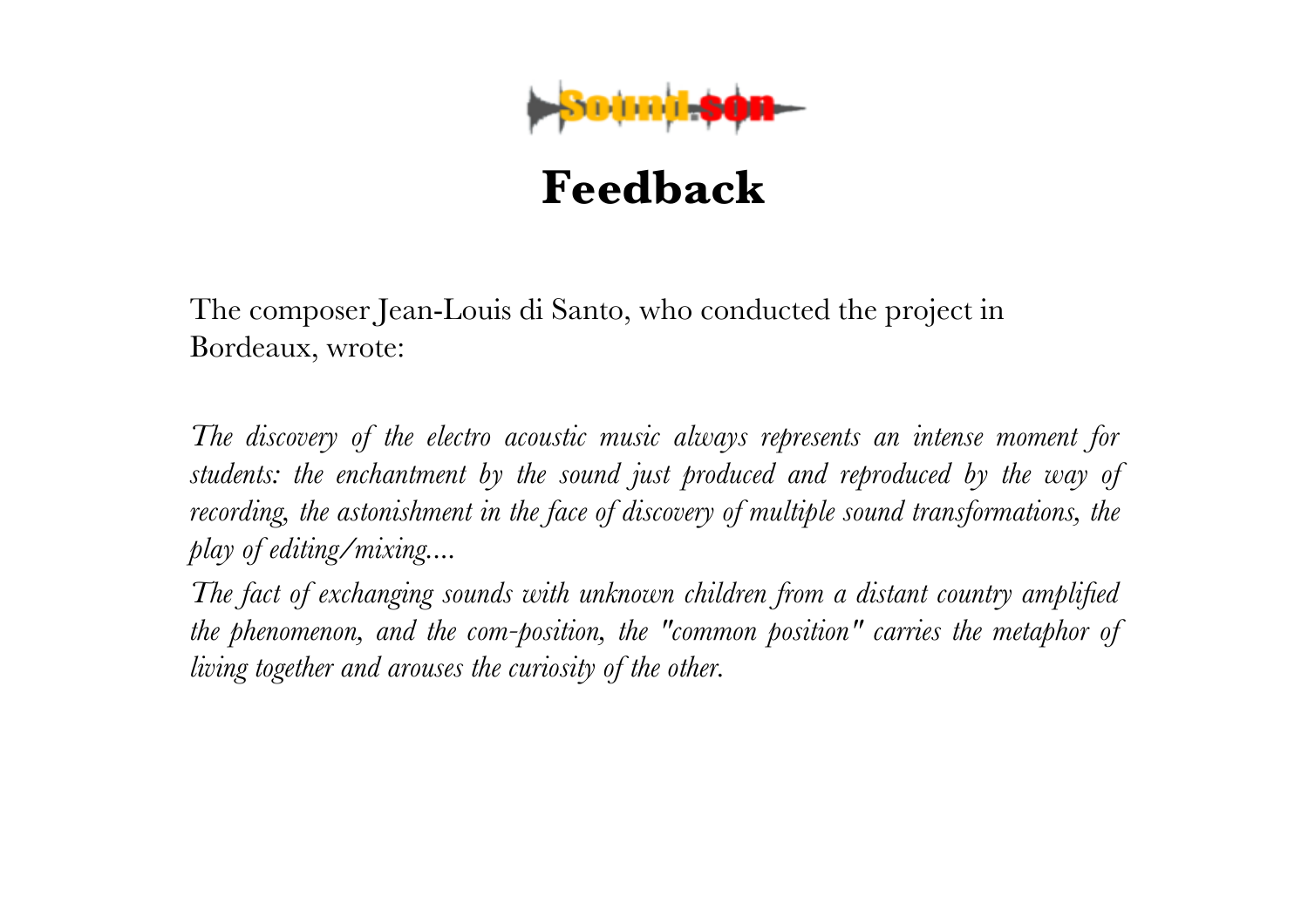

The composer Joaquin Cofreces who conducted the project in Ushuaia commented on the experience:

*The students were attentive and showed curiosity throughout the duration of the project. Although at the start of the activities their sound environment was not unfamiliar to them, they began to perceive it in a progressively detailed manner: they started to listen to their peers, to the sounds of the school and their environment. They were captivated by the fact that children from a different country could listen to their voices as much as they could hear the voices of their peers from oversees. Some students showed a particular interest in the activities, but they all participated in various stages of the project. Most students owed their own computers and installed the music editing software by themselves, which simplified the technical aspect of the activities. Students found amusing to transform sounds and voices in the computer, to explore the special aspect of sounds and to mix the noises with songs.*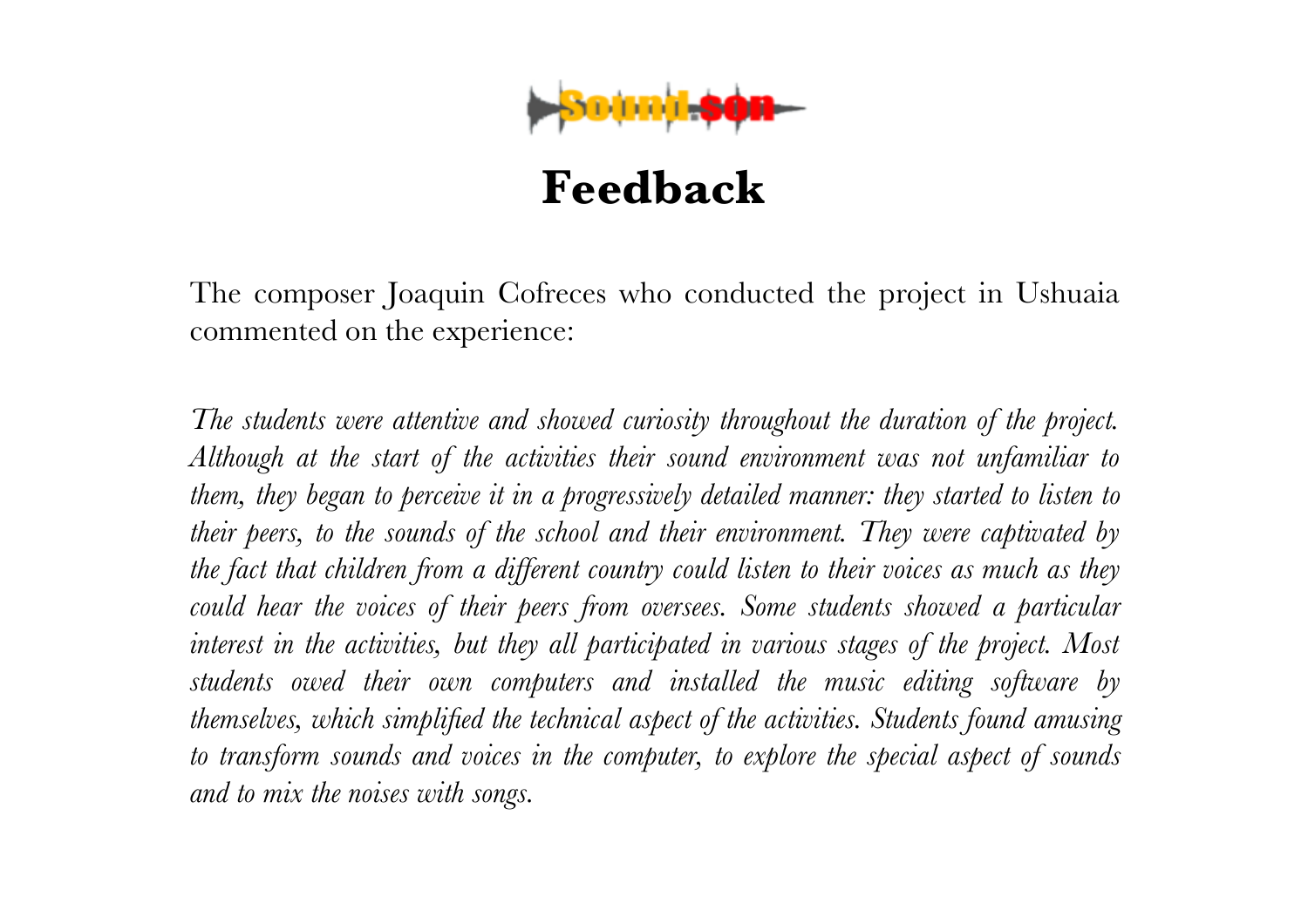

- Correspondence-by-sound creates a new dynamic situation: a climate of expectation where students anticipate the arrival of new sounds.

- Students always work with the intention of communicating something to their partners.

- Students learn how to listen by articulating differences and similarities between their own environment/culture and the environment/culture of others.

- Students become aware of the inherent richness of the world of sound and of the endless possibilities of invention and organization in the domain of sound composition.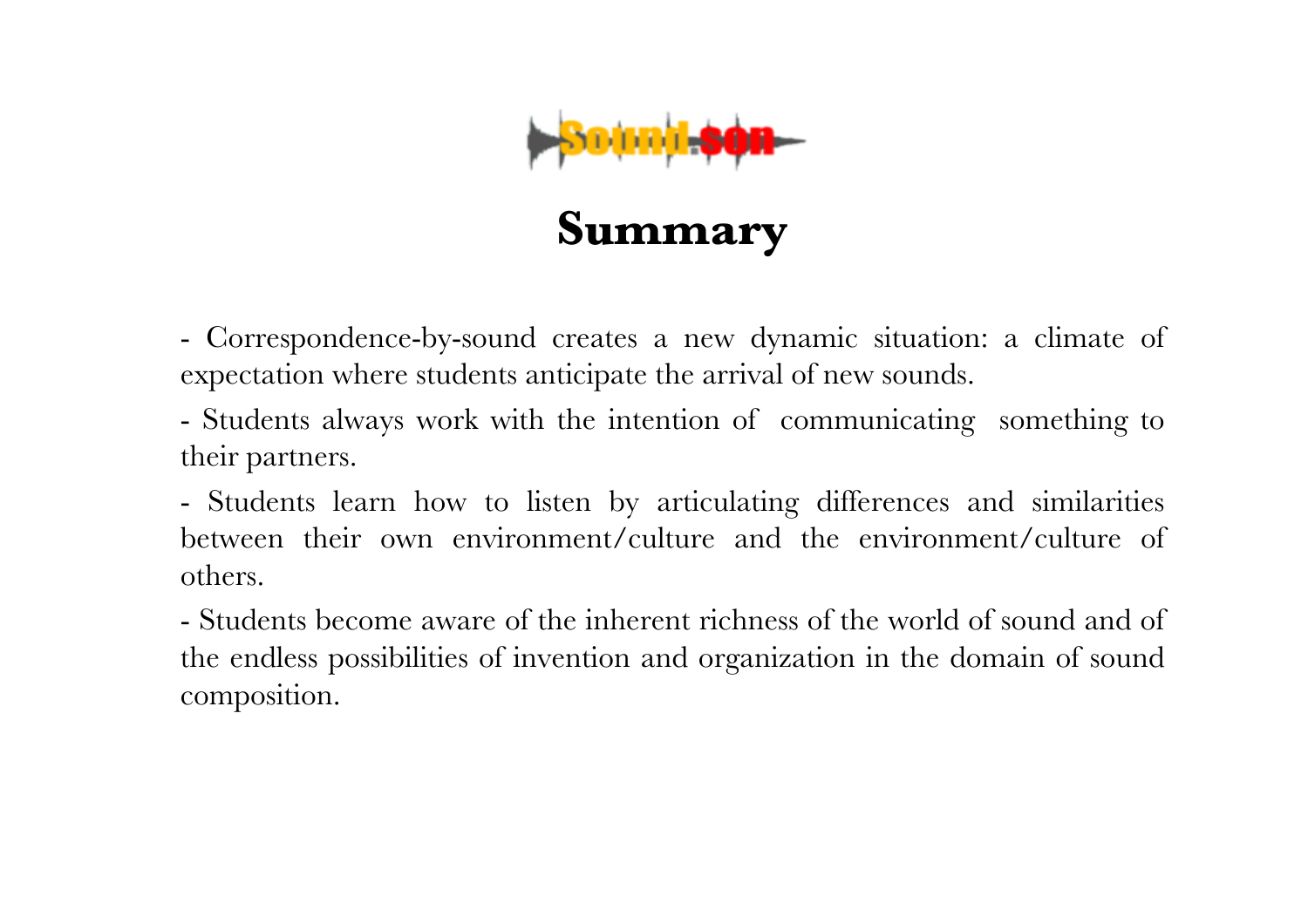

## **Mikhail Bakhtin (1895-1975)**

*In the realm of culture, outsideness is the most powerful factor in understanding. It is only in the eyes of other culture that foreign culture reveals itself fully and profoundly. We raise new questions for a foreign culture, ones that it did not raise itself, we seek answers to our own questions in it; and the foreign culture responds to us by revealing to us its new aspects and new semantic depths.*

"Speech Genres and Other Late Essays" Trans. by Vern W.. McGee. Austin, University of Texas Press, 1986).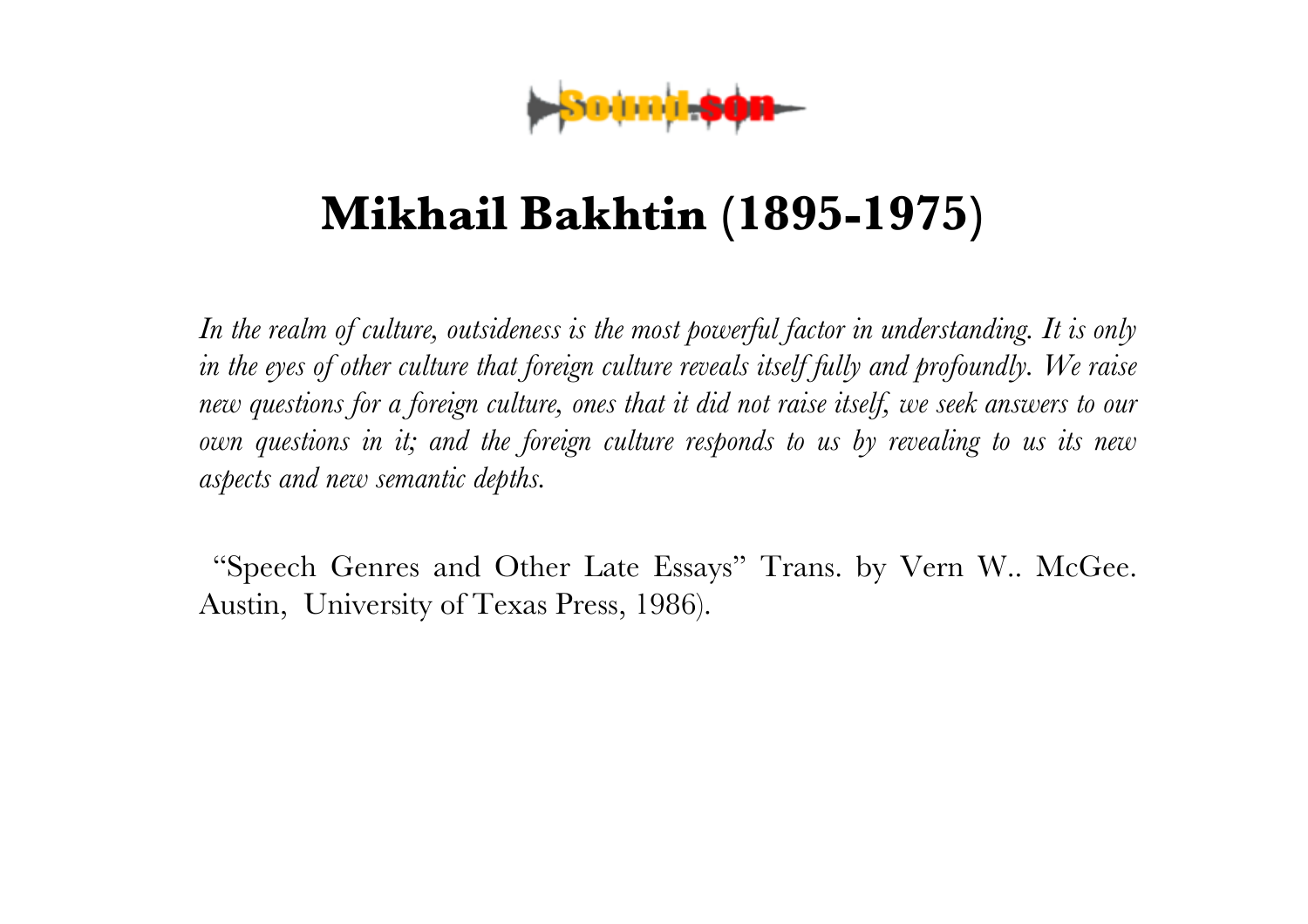

## **John Cage (1912-1992)**

*Art instead of being an object made by one person is a process set in motion by a group of people. Art's socialized. It isn't someone saying something, but people doing things, giving everyone (including those involved) the opportunity to have experiences they would not otherwise have had.*

"Diary : How to Improve the World" (You Will Only Make Matters Worse) (1967).